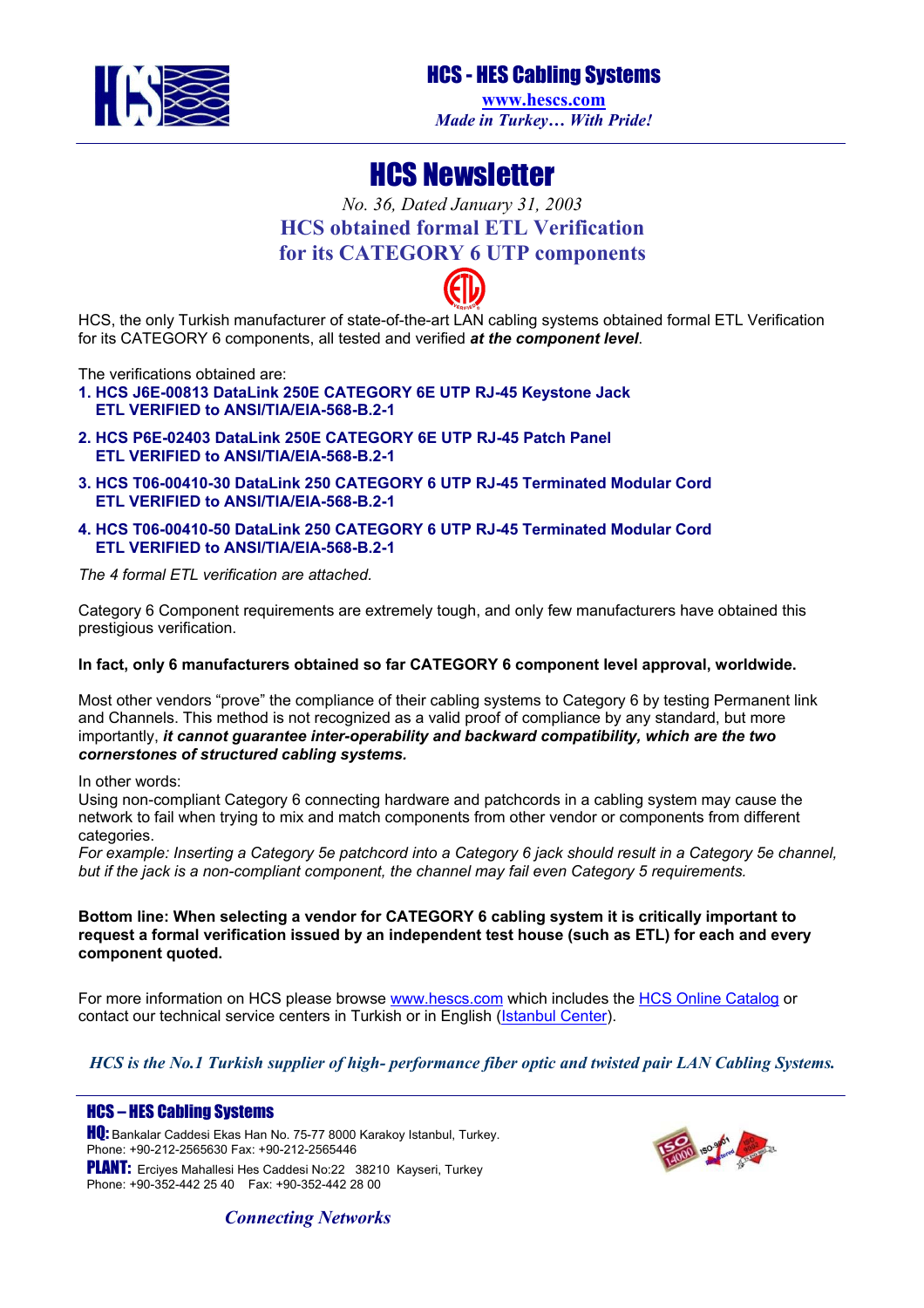#### **Attachments**

#### 1. HCS J6E-00813 DataLink 250E CATEGORY 6E UTP RJ-45 Keystone Jack ETL VERIFIED to ANSI/TIA/EIA-568-B.2-1



ETL Verification Program for Telecommunications Equipment

## **CERTIFICATE OF CONFORMANCE**

Certificate Number: 3037949-001

### **RENDERED TO**

**HCS - HES Cabling Systems** Bankalar Caddesi Ekas Han No:75-77 80000 Karaköv Istanbul, Turkey

Sample Description: UTP RJ-45 Cat 6E Keystone Jack 8P8C Part Number J6E-00813

The product has been tested and found to comply with the applicable electrical transmission characteristics specified in TIA/EIA-568-B.2-1 Category 6 June 2002.

This certificate, supported by your participation in ETL Hardware Verification Program, is authorization to apply the ETL Verification Mark.

The following shall appear on the product and/or pakaging: ETL Verified to TIA/EIA-568-B 2-1, Category 6 June 2002, Part Number and the ETL Verified Logo. Effective date 2/1/2003.

Continuing compliance to this specification is monitored through production testing, quarterly inspections by ETL at the production facility and random sample testing - 49

Certificate Issued By:

Fachy Bis

Kathy Bishop ETL Verified Cable Programs Global Cabling Products Testing

Date: 1/31/2003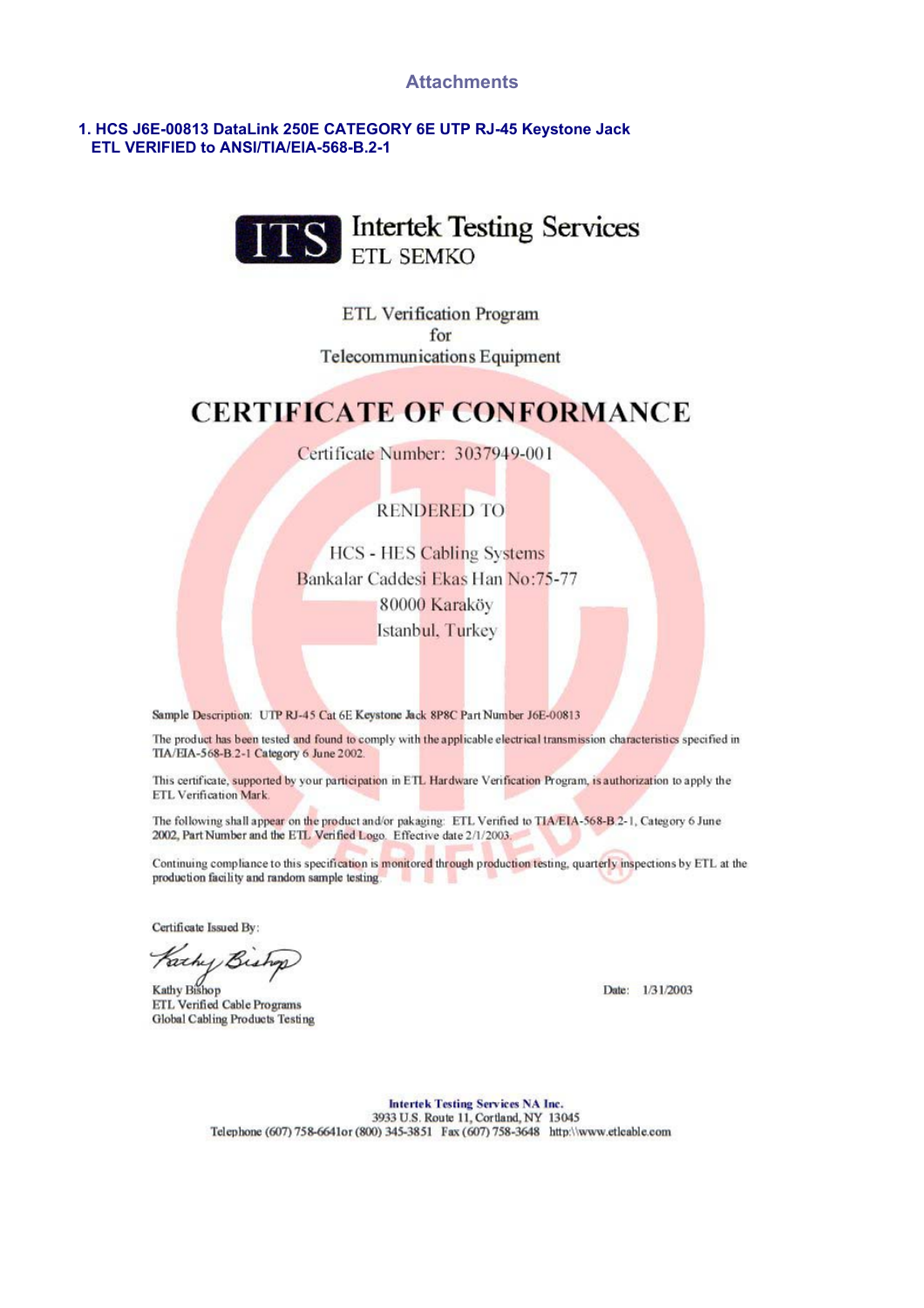2. HCS P6E-02403 DataLink 250E CATEGORY 6E UTP RJ-45 Patch Panel ETL VERIFIED to ANSI/TIA/EIA-568-B.2-1



ETL Verification Program for Telecommunications Equipment

## **CERTIFICATE OF CONFORMANCE**

Certificate Number: 3037949-002

### **RENDERED TO**

**HCS - HES Cabling Systems** Bankalar Caddesi Ekas Han No:75-77 80000 Karaköy Istanbul, Turkey

Sample Description: 24 Port RJ-45 Unshielded Cat 6E Patch Panel 19 Part Number P6E-02403-1U

The product has been tested and found to comply with the applicable electrical transmission characteristics specified in TIA/EIA-568-B.2-1 Category 6 June 2002.

This certificate, supported by your participation in ETL Hardware Verification Program, is authorization to apply the ETL Verification Mark

The following shall appear on the product and/or pakaging: ETL Verified to TIA/EIA-568-B 2-1. Category 6 June 2002, Part Number and the ETL Verified Logo. Effective date 2/1/2003.

Continuing compliance to this specification is monitored through production testing, quarterly inspections by ETL at the production facility and random sample testing

Certificate Issued By:

Fathy Bis

Kathy Bishop ETL Verified Cable Programs Global Cabling Products Testing

Date: 1/31/2003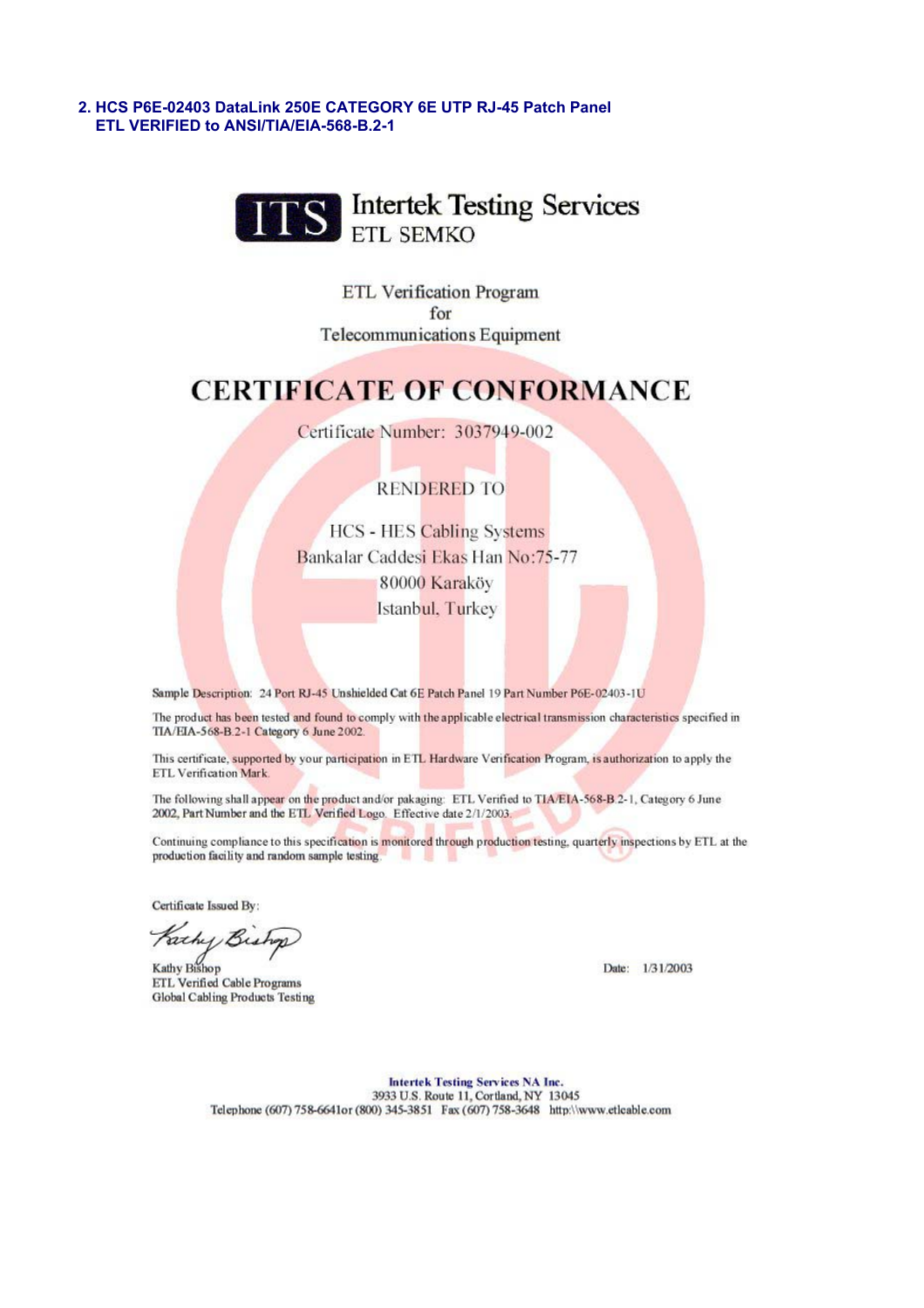3. HCS T06-00410-30 DataLink 250 CATEGORY 6 UTP RJ-45 Terminated Modular Cord ETL VERIFIED to ANSI/TIA/EIA-568-B.2-1



ETL Verification Program for **Telecommunications Equipment** 

## **CERTIFICATE OF CONFORMANCE**

Certificate Number: 3037949-003

### **RENDERED TO**

**HCS - HES Cabling Systems** Bankalar Caddesi Ekas Han No:75-77 80000 Karaköy Istanbul, Turkey

Sample Description: UTP RJ-45 Cat 6 Terminated Modular Cord 3M Part Number T06-00410-30

The product has been tested and found to comply with the applicable electrical transmission characteristics specified in TIA/EIA-568-B.2-1 Category 6 June 2002

This certificate, supported by your participation in ETL Hardware Verification Program, is authorization to apply the ETL Verification Mark

The following shall appear on the product and/or pakaging: ETL Verified to TIA/EIA-568-B.2-1, Category 6 June 2002. Part Number and the ETL Verified Logo. Effective date 2/1/2003.

Continuing compliance to this specification is monitored through production testing, quarterly inspections by ETL at the production facility and random sample testing.

Certificate Issued By:

 $\hat{\mu}$ 

Fachy B

Kathy Bishop ETL Verified Cable Programs Global Cabling Products Testing

Date: 1/31/2003